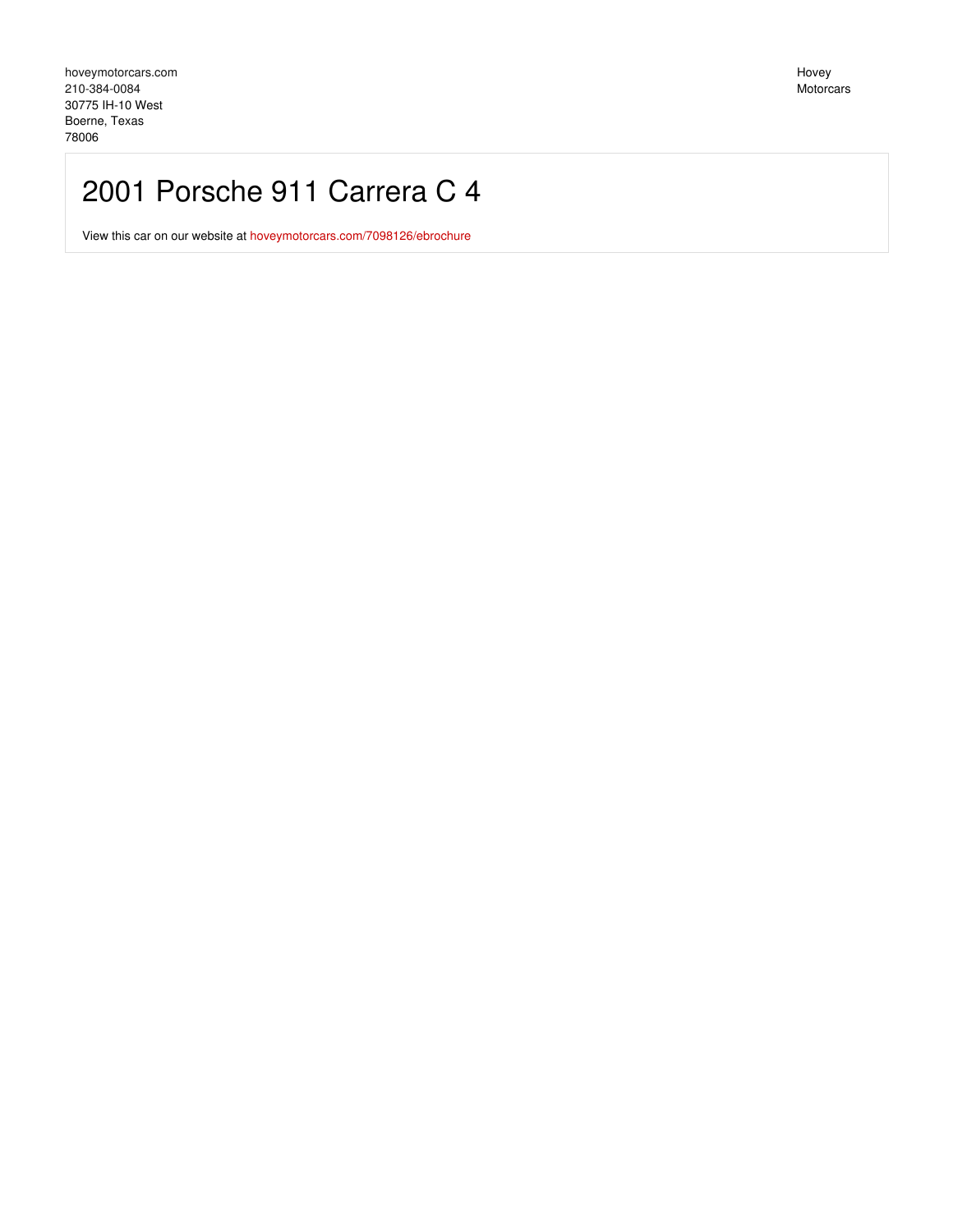



# Our Price **\$47,995**

## **Specifications:**

| Year:             | 2001                                                                 |
|-------------------|----------------------------------------------------------------------|
| VIN:              | WP0AA29911S621784                                                    |
| Make:             | Porsche                                                              |
| Model/Trim:       | 911 Carrera C 4                                                      |
| <b>Condition:</b> | Pre-Owned                                                            |
| Body:             | Coupe                                                                |
| Exterior:         | Meridian Metallic                                                    |
| Engine:           | 3.4L DOHC aluminum water-cooled<br>horizontally-opposed 6 cyl engine |
| Interior:         | Savanna Beige                                                        |
| Transmission:     | Manual                                                               |
| Mileage:          | 48,801                                                               |
| Drivetrain:       | <b>Rear Wheel Drive</b>                                              |
| Economy:          | City 17 / Highway 25                                                 |

RARE SPECIAL ordered from GERMANY 2001 911 Carrera C4 with full factory AERO Package, wing and wheels, in special color Meridan with Natural, This is one of the first ones with Navigation, New tires, \$10,000 just spent with receipts for IMS bearing, Clutch Kit, Air Box and full Service. Want one of the RAREST Porsches in America 2 owner from Wealthy Car Collector in TEXAS! 210- 384-0084 JUST REDUCED. will take all trades!!!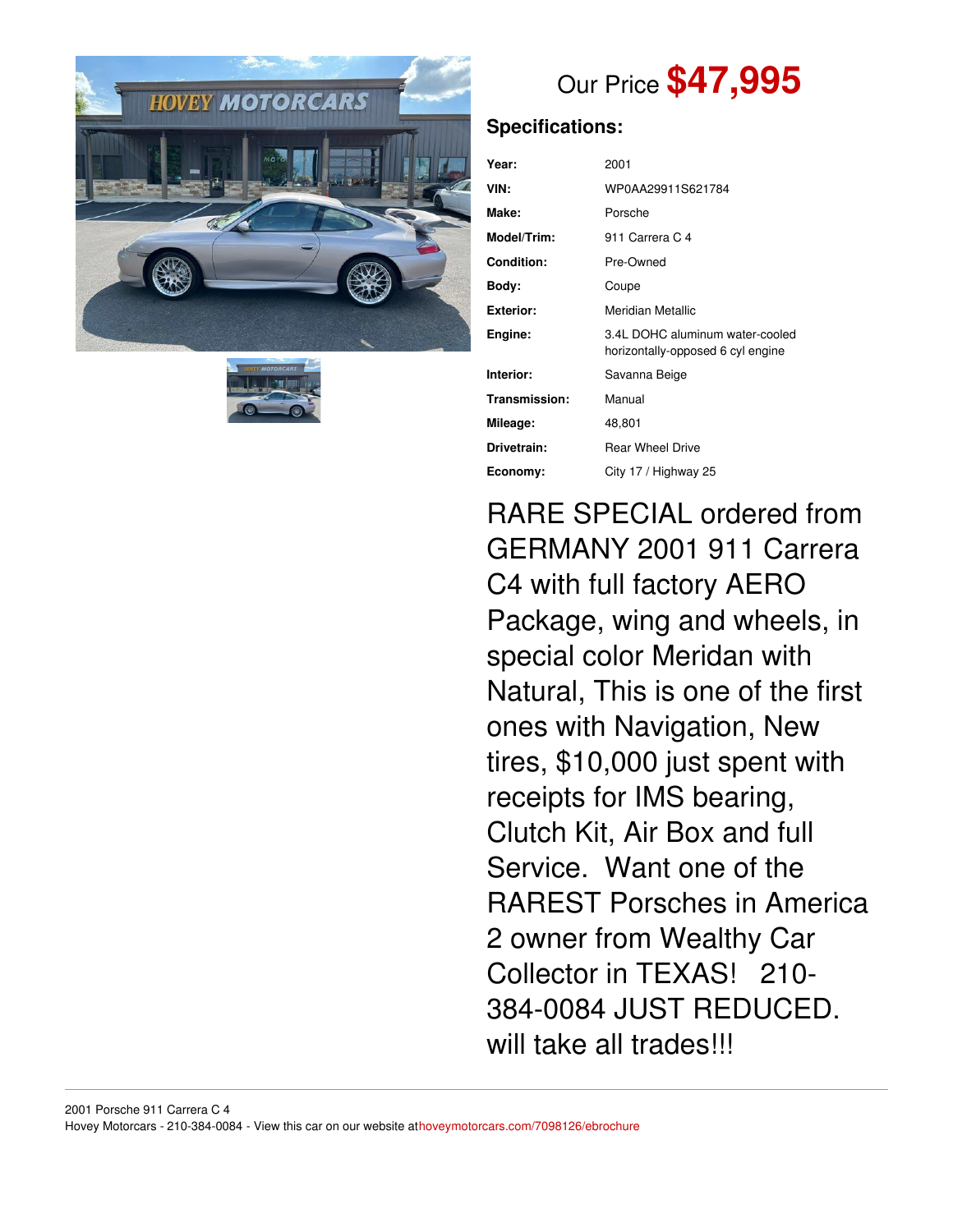

2001 Porsche 911 Carrera C 4 Hovey Motorcars - 210-384-0084 - View this car on our website at[hoveymotorcars.com/7098126/ebrochure](https://hoveymotorcars.com/vehicle/7098126/2001-porsche-911-carrera-c-4-boerne-texas-78006/7098126/ebrochure)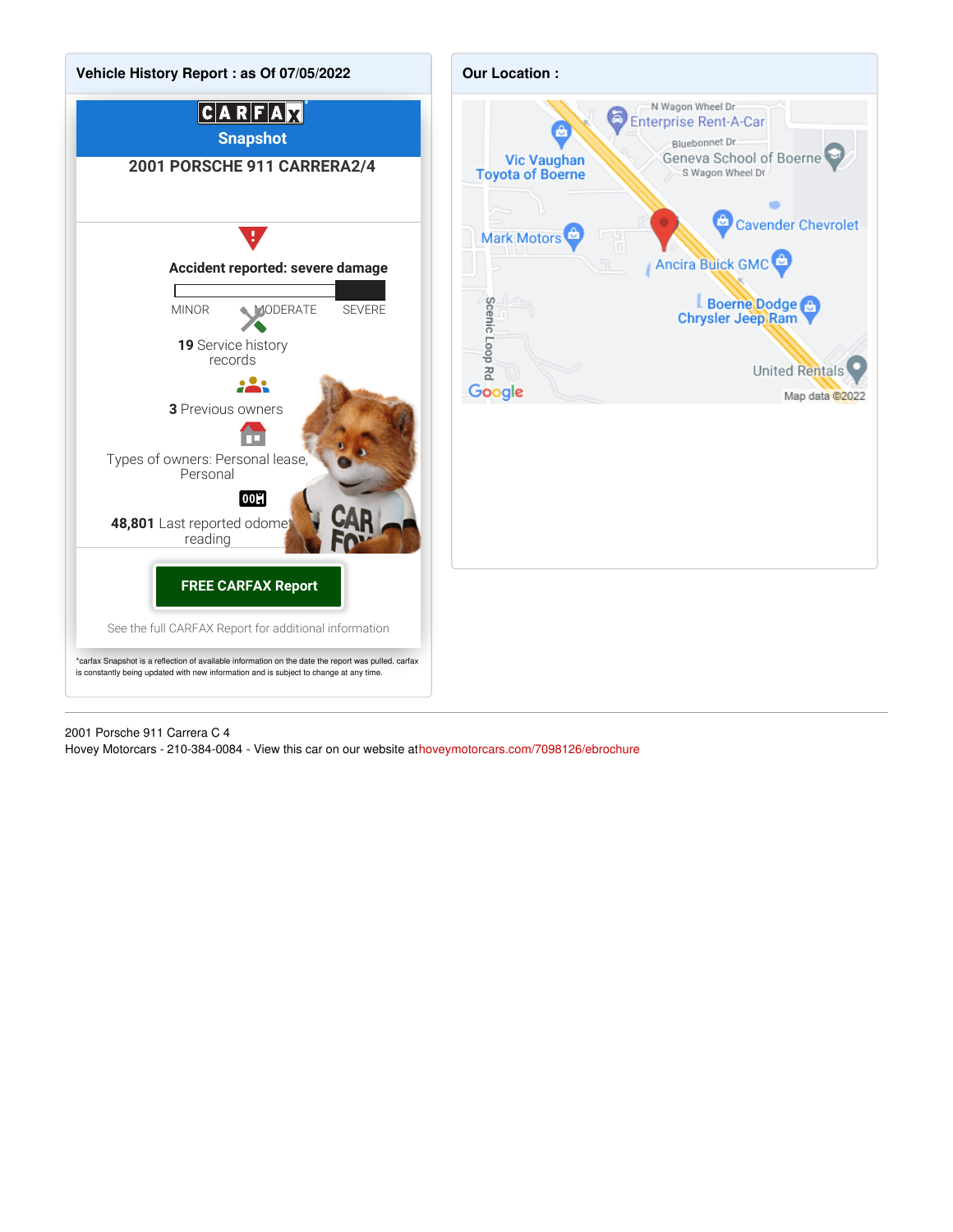## **Installed Options**

### **Interior**

- $-2 + 2$  Seating
- AM/FM stereo cassette radio-inc: 4-speakers, amplifier, anti-theft coding, removable control face
- Automatic climate control w/dust/odor filter- Cassette storage shelf- Cruise control
- Dual illuminated visor vanity mirrors- Ignition key w/integrated remote control device
- Individually folding rear seat backs
- Instrumentation-inc: analog & digital speedometer, analog tachometer, digital odometer/trip odometer
- Integrated central locking/alarm/immobilizer system w/remote entry
- Leather covered 4-spoke tilt steering wheel
- Lockable storage compartment behind brake lever
- Luggage compartment covered in black fleece
- Orientation lights-inc: dash/center console, ignition lock, light switch, door releases
- Partial leather pwr reclining front bucket seats w/manual height adjustment
- Pwr engine lid release- Pwr windows w/one-touch up/down, anti-jam feature
- Rear window defroster- Storage compartment behind rear seats
- Windshield antenna w/signal amplifier

#### **Exterior**

- Color-keyed door handles- Integrated front fog lights
- Pwr sliding sunroof w/wind deflector, tip-open feature
- Pwr/heated color-keyed outside mirrors- Rear fog lights
- Speed-dependent extendable rear spoiler w/integrated third brake light
- Tinted glass w/graduated tint windshield- Windshield wiper system w/heated nozzles

### **Safety**

- $-2 + 2$  Seating
- AM/FM stereo cassette radio-inc: 4-speakers, amplifier, anti-theft coding, removable control face
- Automatic climate control w/dust/odor filter- Cassette storage shelf- Cruise control
- Dual illuminated visor vanity mirrors- Ignition key w/integrated remote control device
- Individually folding rear seat backs
- Instrumentation-inc: analog & digital speedometer, analog tachometer, digital odometer/trip odometer
- Integrated central locking/alarm/immobilizer system w/remote entry
- Leather covered 4-spoke tilt steering wheel
- Lockable storage compartment behind brake lever
- Luggage compartment covered in black fleece
- Orientation lights-inc: dash/center console, ignition lock, light switch, door releases
- Partial leather pwr reclining front bucket seats w/manual height adjustment
- Pwr engine lid release- Pwr windows w/one-touch up/down, anti-jam feature
- Rear window defroster- Storage compartment behind rear seats
- Windshield antenna w/signal amplifier

#### **Mechanical**

- 120 amp alternator- 16.9 gallon fuel tank- 17" x 7.0" wheels (front)
- 17" x 9.0" wheels (rear) 205/55ZR17 SBR front tires- 255/40ZR17 SBR rear tires
- 3.4L DOHC aluminum water-cooled horizontally-opposed 6 cyl engine
- 4-piston light alloy brake calipers- 4-wheel anti-lock braking system
- 5-spoke Cup Design pressure-cast alloy wheels w/locks
- 6-speed manual transmission w/hydraulic clutch
- Aerodynamic drag-reducing under-carriage cover- Aluminum alloy multi-link LSA rear axle
- Dual 3-way catalytic converters- Force-sensitive pwr rack & pinion steering
- Front/rear stabilizer bars- Fully integrated elect ignition/fuel injection systems
- MacPerson strut front suspension w/aluminum alloy lower control arms
- Pwr 4-wheel ventilated/perforated disc brakes- Rear wheel drive
- VarioCam variable valve timing system